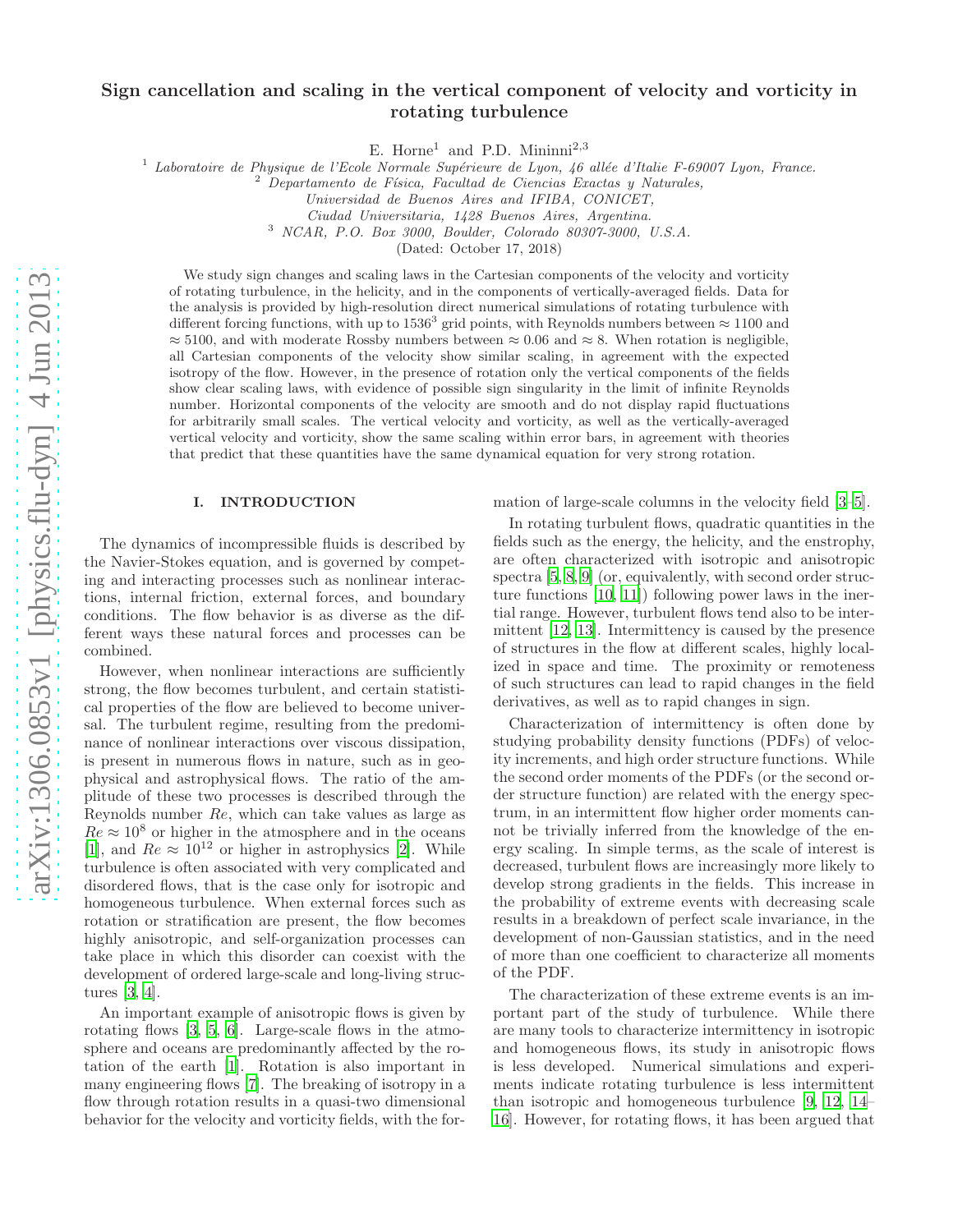the observed scaling laws may actually be spurious, and the result of applying methods devised for isotropic turbulence to anisotropic flows [\[17\]](#page-8-15). Moreover, while for strong rotation some theories predict decoupling between two-dimensional (2D) and three-dimensional (3D) modes [\[7,](#page-8-6) [18](#page-8-16)[–20\]](#page-8-17) (although other authors claim that the modes never decouple in infinite domains [\[6\]](#page-8-5)), and that the vertical velocity and vorticity behave as passive scalars [\[7,](#page-8-6) [21,](#page-8-18) [22](#page-8-19)], the actual degree of decoupling and the scaling of individual components of the fields is hard to quantify.

In this work we use the cancellation exponent [\[23](#page-8-20), [24](#page-8-21)] to study the isotropic and anisotropic scaling of different quantities in rotating turbulence. The exponent gives information about the rapid changes in the sign of scalar quantities, and has been used before to characterize fluctuations of velocity and magnetic fields components in hydrodynamic turbulence and magnetohydrodynamic dynamos [\[23\]](#page-8-20), of the current density in 2D magnetohydrodynamic turbulence [\[25,](#page-8-22) [26\]](#page-8-23), of magnetic helicity in solar wind observations [\[27\]](#page-8-24), and of helicity in isotropic and homogeneous hydrodynamic turbulence [\[28\]](#page-8-25). We analyze data from high resolution direct numerical simulations (up to  $1536<sup>3</sup>$  grid points) and compute the cancellation exponent for the Cartesian components of the velocity and vorticity fields and for the helicity. Considering the symmetries of rotating flows and the strong anisotropy that develops, we also compute the cancellation exponent for the vertically-averaged velocity, vorticity, and helicity. We find that for strong rotation only the vertical component of the velocity and the vorticity show clear power law scaling, an indication of sign singularity for infinite Reynolds number. Moreover, the vertical velocity and vorticity in many of the simulations show the same scaling, in agreement with theories that predict that for strong rotation both quantities follow the same dynamics. The horizontal components of the fields are smoother and do not show strong sign fluctuations at small scales.

# II. ROTATING FLOWS AND NUMERICAL SIMULATIONS

Before introducing the cancellation exponent, we briefly present in this section some results for rotating turbulence that motivate decisions in the way the numerical data is analyzed, and are also useful to interpret the results. For details of rotating turbulence, the reader is referred to [\[6,](#page-8-5) [17\]](#page-8-15) and references therein. We also describe in this section the direct numerical simulations that were used for the analysis.

Incompressible rotating turbulence is described by the Navier-Stokes equations in a rotating frame, which for the velocity field u can be written as

<span id="page-1-0"></span>
$$
\frac{\partial \mathbf{u}}{\partial t} + \boldsymbol{\omega} \times \mathbf{u} + 2\boldsymbol{\Omega} \times \mathbf{u} = -\nabla \mathcal{P} + \nu \nabla^2 \mathbf{u} + \mathbf{F}, \quad (1)
$$

<span id="page-1-2"></span>TABLE I: Parameters used in the simulations. N is the linear grid resolution, f the forcing [either Taylor Green (TG) or Beltrami (ABC)],  $k_F$  the forcing wavenumber,  $\nu$  is the viscosity,  $\Omega$  is the rotation frequency, Re the Reynolds number, and Ro the Rossby number. Runs "T" have no net helicity, while runs "A" have maximal helicity injection.

| Run            | N    |         | $k_f$          | $\overline{U}$               | Ω.            | Re   | Ro   |
|----------------|------|---------|----------------|------------------------------|---------------|------|------|
| T1             | 512  | TG      | $\overline{4}$ | $8\times10^{-4}$             | $0.4^{\circ}$ | 1100 | 1.40 |
| T2             | 512  | TG      | $\overline{4}$ | $8 \times 10^{-4}$ 1.6       |               | 1100 | 0.35 |
| T3             | 512  | TG      | $\overline{4}$ | $8\times10^{-4}$             | 8.0           | 1100 | 0.07 |
| A 1            |      | 512 ABC |                | 7-8 $6.5 \times 10^{-4}$     | 0.06          | 1200 | 7.90 |
| A <sub>2</sub> | 512  | ABC     |                | 7-8 $6.5 \times 10^{-4}$     | 7.0           | 1200 | 0.07 |
| A3             | 1536 |         |                | ABC 7-8 $1.6 \times 10^{-4}$ | 9.0           | 5100 | 0.06 |

and

<span id="page-1-1"></span>
$$
\nabla \cdot \mathbf{u} = 0,\tag{2}
$$

where  $\boldsymbol{\omega} = \nabla \times \mathbf{u}$  is the vorticity,  $\mathcal{P}$  is the total pressure modified by the centrifugal term and divided by the fluid mass density, and  $\nu$  is the kinematic viscosity. The external force F drives the turbulence, and in the following the rotation axis is chosen in the z direction,  $\mathbf{\Omega} = \Omega \hat{z}$ , with  $\Omega$  the rotation frequency.

In the linearized case these equations accept helical waves as solutions, which correspond to inertial waves (see, e.g., [\[4\]](#page-8-3)), and have dispersion relation  $\omega = \pm 2\Omega$ .  $k/k$ . In the nonlinear case and in wave turbulence theory, modes in Fourier space can thus be separated between 2D modes (with zero frequency, and therefore often called "slow" modes) and 3D modes (often called "fast" modes). The velocity associated with the slow modes can be obtained from a vertical average (see, e.g., [\[7](#page-8-6)]),

$$
\overline{\mathbf{u}}(x,y) = \frac{1}{L} \int_0^L \mathbf{u}(x,y,z) dz,
$$
 (3)

with  $L$  the vertical size of the box. A vertically-averaged vorticity, which will be of interest for reasons explained below, can be computed in the same way,

$$
\overline{\omega}(x,y) = \frac{1}{L} \int_0^L \omega(x,y,z) dz.
$$
 (4)

We can further decompose these vertically-averaged fields into a vector field in the  $(x, y)$  plane (i.e., perpendicular to the rotation axis), and a vertical component parallel to the rotation axis. For the velocity field this results in

$$
\overline{\mathbf{u}}(x,y) = \overline{\mathbf{u}}_{\perp}(x,y) + \overline{u}_{z}(x,y)\hat{z}.
$$
 (5)

The remaining of the velocity field (with spatial dependence in the vertical direction) is fully 3D and thus corresponds to "fast" modes. The same decomposition can be used for the vertically-averaged vorticity

$$
\overline{\omega}(x,y) = \overline{\omega}_{\perp}(x,y) + \overline{\omega}_{z}(x,y)\hat{z}.
$$
 (6)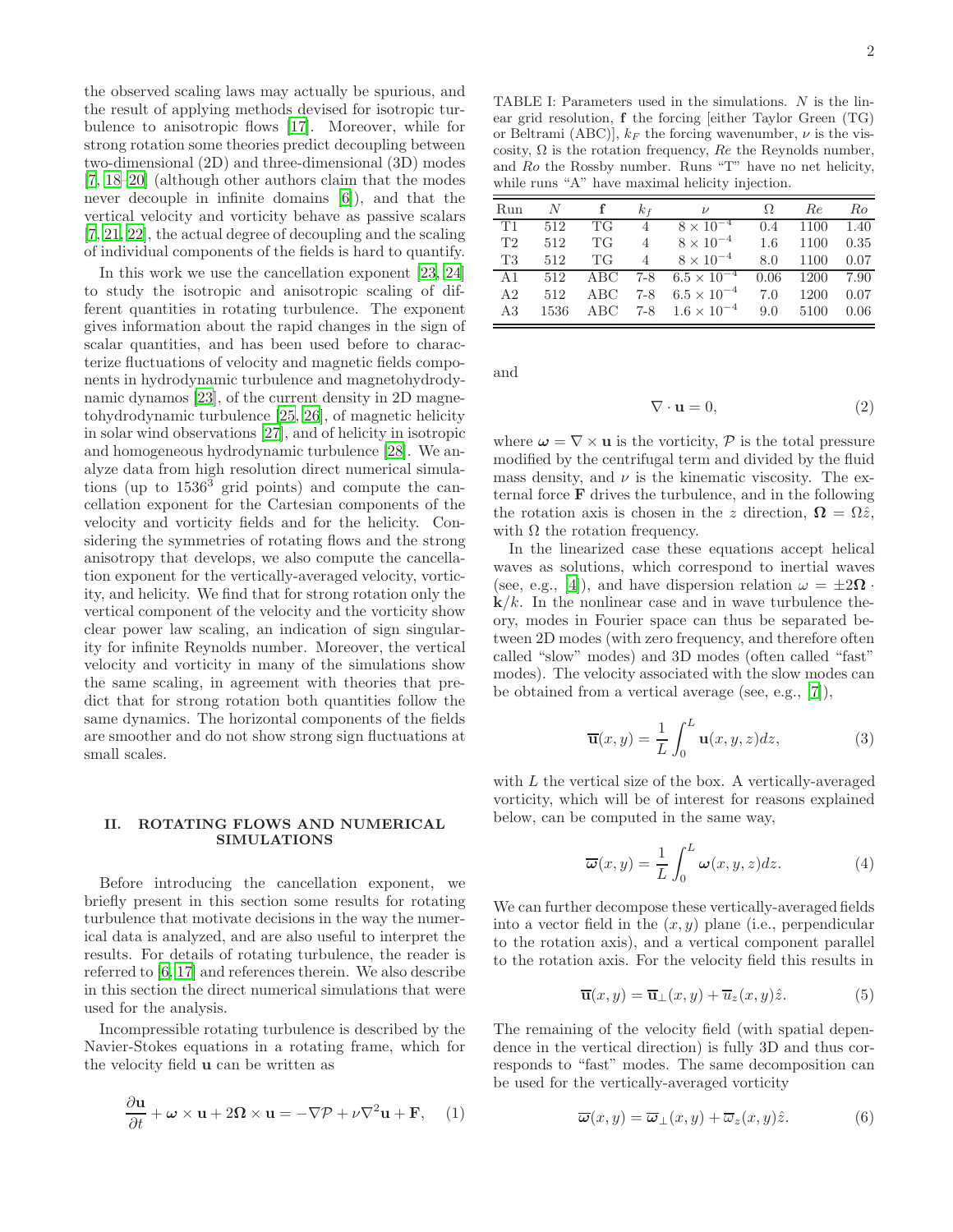3

In rotating turbulent flows, slow and fast modes interact through resonant and non-resonant triadic interactions. In wave turbulence theory only resonant interactions are considered to the lowest order in an expansion in terms of the Rossby number (assumed small). This results in a decoupling of the 2D modes in the limit of rapid rotation [\[4,](#page-8-3) [18](#page-8-16)] (see however [\[6](#page-8-5)] for the case of infinite domains). As a result,  $\overline{u}_\perp$  is expected to satisfy the 2D Navier-Stokes equation

<span id="page-2-0"></span>
$$
\frac{\partial \overline{\mathbf{u}}_{\perp}}{\partial t} + \overline{\mathbf{u}}_{\perp} \cdot \nabla \overline{\mathbf{u}}_{\perp} = -\nabla \overline{\mathcal{P}} + \nu \nabla^2 \overline{\mathbf{u}}_{\perp}. \tag{7}
$$

If decoupling of 2D and 3D modes is assumed, it also results that the equation for the vertically-averaged vertical velocity is

<span id="page-2-1"></span>
$$
\frac{\partial \overline{u}_z}{\partial t} + \overline{\mathbf{u}}_\perp \cdot \nabla \overline{u}_z = \nu \nabla^2 \overline{u}_z,\tag{8}
$$

which tells us that the vertically-averaged vertical velocity is advected and diffused by  $\overline{\mathbf{u}}_{\perp}$  as a passive scalar.

Taking the curl of Eq. [\(7\)](#page-2-0), we obtain the equation for the vertically-averaged vertical component of the vorticity,

<span id="page-2-2"></span>
$$
\frac{\partial \overline{\omega}_z}{\partial t} + \overline{\mathbf{u}}_\perp \cdot \nabla \overline{\omega}_z = \nu \nabla^2 \overline{\omega}_z.
$$
 (9)

This equation is again the equation of a 2D passive scalar, and therefore  $\overline{\omega}_z$  should be also passively advected and diffused by  $\overline{\mathbf{u}}_1$ . In other words, both  $\overline{u}_z$  and  $\overline{\omega}_z$  follow the same equation under these approximations.

It should be noted that near-resonant interactions and higher-order resonances may break the decoupling, and a reduced model of rotating turbulence may be more complex than just 2D Navier-Stokes (as a matter of fact, the behavior of 2D modes in rotating turbulence is known to display differences with 2D turbulence, see e.g., [\[20,](#page-8-17) [29](#page-8-26)– [31\]](#page-8-27), and asymptotic expansions also indicate that some coupling persists between 2D and 3D modes [\[32\]](#page-8-28)). However, it is interesting to know whether the fact that at the level of resonant triads Eqs. [\(8\)](#page-2-1) and [\(9\)](#page-2-2) are the same results in similar scaling for  $\overline{u}_z$  and  $\overline{\omega}_z$ .

Another quantity of interest in incompressible turbulent flows is the helicity density,

$$
h(x, y, z) = \mathbf{u} \cdot \boldsymbol{\omega},\tag{10}
$$

a scalar quantity that when integrated over volume  $(H =$  $\int \mathbf{u} \cdot \boldsymbol{\omega} dV$  is conserved in the limit of infinite Reynolds number [\[33\]](#page-8-29). As a result, in the ideal case helicity is a scalar that far from walls and on the average can only be transported by the flow [\[34](#page-8-30)]. In forced turbulent flows, helicity has a direct cascade [\[35](#page-8-31)[–38\]](#page-8-32), and in rotating turbulence helicity is known to affect the scaling of the energy spectrum [\[39](#page-8-33)]. Considering the symmetries of rotating flows, and in analogy with the vertically averaged velocity and vorticity introduced above, besides  $h(x, y, z)$ we will also consider here a vertically-averaged helicity

density

$$
\overline{h}(x,y) = \frac{1}{L} \int_0^L h(x,y,z)dz.
$$
 (11)

In the following sections, we compute cancellation exponents for the Cartesian components of the velocity u and vorticity  $\omega$ , of the components of the verticallyaveraged fields  $\overline{u}$  and  $\overline{\omega}$ , and of the helicity densities h and h. The data for the analysis stems from direct numerical simulations of rotating turbulent flows in a 3D periodic domain of size  $L = 2\pi$ . Equations [\(1\)](#page-1-0) and [\(2\)](#page-1-1) are solved using a pseudospectral method, and evolved in time with a second order Runge-Kutta scheme. Six simulations were used, with spatial resolutions ranging from  $512<sup>3</sup>$  to  $1536<sup>3</sup>$  grid points, with at least three snapshots of the fields in the turbulent steady state of each run, and with two different types of forcing mechanisms: with Arn'old-Beltrami-Childress (ABC) forcing (fully helical, [\[39\]](#page-8-33)), or with Taylor-Green (TG) forcing (non-helical, [\[13\]](#page-8-12)). The runs are described in detail in [\[13](#page-8-12), [39,](#page-8-33) [40\]](#page-8-34). Table [I](#page-1-2) lists all the runs used in the analysis, and the parameters of each run: the forcing function used, the wavenumber  $k_F$  at which the forcing was applied, the linear resolution N, and the Reynolds and Rossby numbers, defined respectively as

$$
Re = \frac{UL}{\nu}, \quad Ro = \frac{U}{2L\Omega},\tag{12}
$$

where  $L = 2\pi/k_F$  is the forcing scale, and U is the r.m.s. velocity.

#### III. CANCELLATION EXPONENT

In a turbulent flow, intermittency is created by the presence of structures localized in space and in time. The proximity or remoteness of such structures can lead to rapid changes in the derivatives of the field, and also to rapid changes in sign. To study the scaling of such variations, the cancellation exponent was introduced in [\[23\]](#page-8-20). It is based on the definition of a signed measure, which is similar to a probability measure, only that it can take positive and negative values.

Given a scalar quantity  $f(\mathbf{x})$  in a domain  $Q(L)$  (where L is the linear size of the total domain), the signed measure for a subdomain  $Q_i(l)$  of linear size l is defined as

<span id="page-2-3"></span>
$$
\mu_i(l) = \frac{\int_{Q_i(l)} f(x)d^3x}{\int_{Q(L)} |f(x)|d^3x}.
$$
\n(13)

Here, the subdomain  $Q_i(l)$  is defined such that a set  ${Q_i(l); i = 1, 2, \ldots}$  covers the entire domain  $Q(L)$  without overlaps between subdomains, and  $i$  is an index that labels the different subdomains. It follows from Eq. [\(13\)](#page-2-3) that  $-1 \leq \mu_i(l) \leq 1$ . We can thus interpret  $\mu_i(l)$  as the difference between the probability measure of the positive component of  $f(\mathbf{x})$  and the negative component of  $f(\mathbf{x})$ .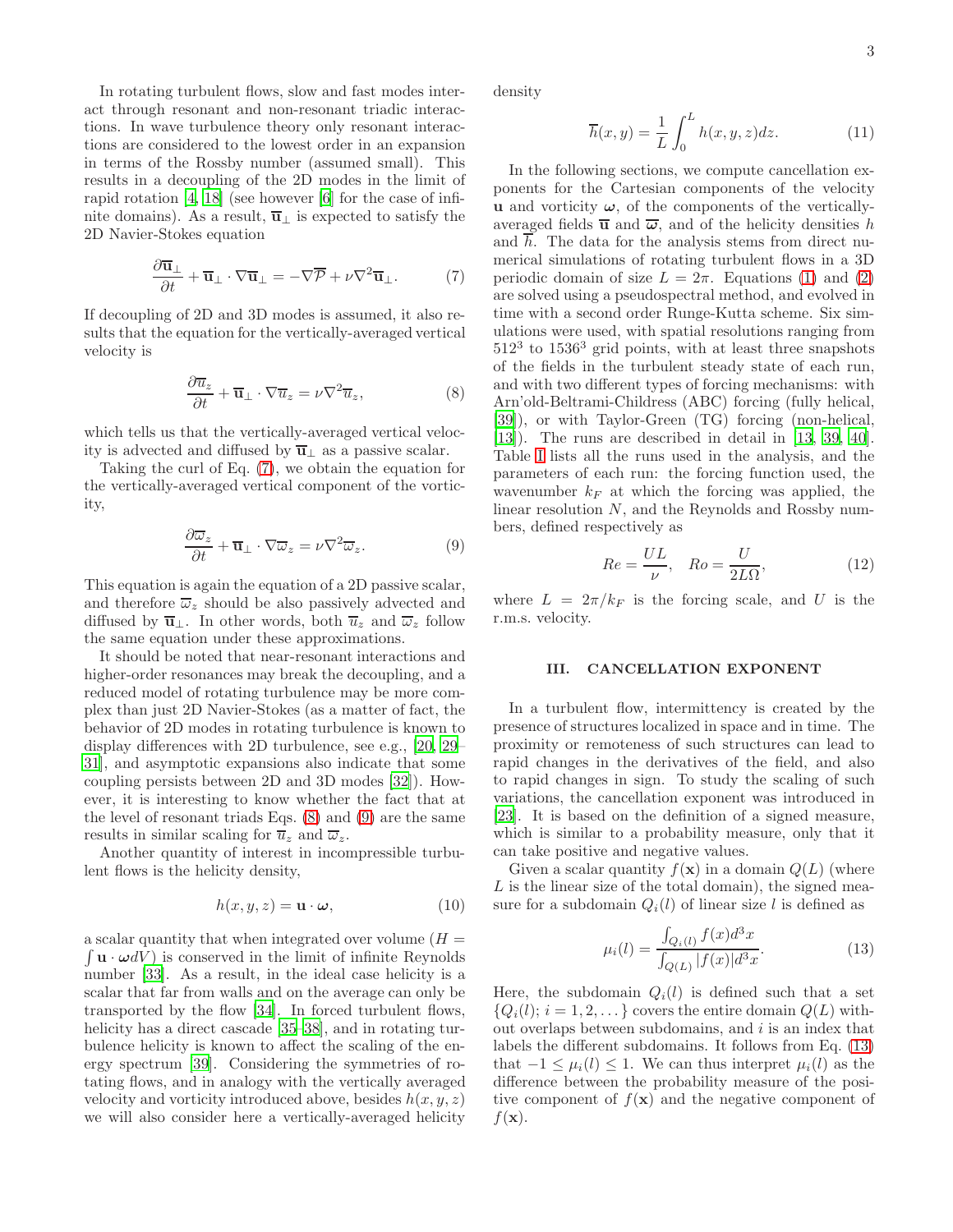

<span id="page-3-1"></span>FIG. 1: Partition function  $\chi(l)$  for  $u_x$  in run A1 (negligible rotation, ABC helical forcing). The slope corresponding to the cancellation exponent is indicated as a reference, in a range of scales that lies within the inertial range of the energy spectrum.

For each scale l, we can now define a partition function by summing over all the subdomains with size  $l$  that cover the entire domain,

$$
\chi(l) = \sum_{i} |\mu_i(l)|. \tag{14}
$$

For a usual (unsigned) probability measure,  $\chi(l) = 1$ ; that value is also obtained for  $\mu_i(l)$  for sufficiently small l if the function  $f(\mathbf{x})$  is smooth. However, when there are sign cancellations (i.e., rapid changes in sign)  $\chi(l) \leq 1$ . Moreover, if the function  $f(\mathbf{x})$  is self-similar, it can be expected that

<span id="page-3-2"></span>
$$
\chi(l) \sim l^{-\kappa},\tag{15}
$$

where  $\kappa$  is the cancellation exponent. The exponent is a measure of the efficiency in the sign cancellations in the partition function, and if it exists (with  $\kappa > 0$ ), the function  $f(\mathbf{x})$  is said to be sign singular, as faster and faster changes in sign can be expected in the limit of infinite Reynolds number as smaller scales are considered. For a smooth function  $\kappa = 0$ , while for a purely random process  $\kappa = d/2$  where d is the dimensionality of the system [\[23\]](#page-8-20).

It is interesting to point out that the cancellation exponent is related with fractal and conformal properties of a scalar distribution. In particular, it has been shown theoretically for a one-dimensional flow [\[24\]](#page-8-21), and phenomenologically for 2D and 3D flows [\[25\]](#page-8-22), that the cancellation exponent can be related with the fractal dimension of structures. In particular [\[25\]](#page-8-22),

<span id="page-3-3"></span>
$$
\kappa = \frac{d - D}{2} - h,\tag{16}
$$

where  $d$  is the space dimensionality,  $D$  is the fractal dimension, and h is the Hölder exponent of  $f(\mathbf{x})$  (i.e., the scaling exponent of its first order structure function).

When some properties of the flow are conformal invariant, another phenomenological relation between the

<span id="page-3-4"></span>TABLE II: Cancellation exponents in all the runs, for the three Cartesian components of the velocity.

| $Run/\kappa$ | $u_r$         | $u_y$         | $u_{z}$         |
|--------------|---------------|---------------|-----------------|
| T1           | $0.7 \pm 0.1$ | $0.7 \pm 0.1$ | $0.9 + 0.1$     |
| T2           | $0.7 \pm 0.1$ | $0.7 + 0.1$   | $0.8 + 0.1$     |
| <b>T3</b>    |               |               | $0.7 + 0.1$     |
| A1           | $0.7 + 0.1$   | $0.7 + 0.1$   | $0.7 + 0.1$     |
| A2           |               |               | $0.35 \pm 0.04$ |
| A3           |               |               | $0.31 + 0.02$   |

cancellation exponent and Brownian diffusivity in conformal invariant processes belonging to a class of Schramm-Löwner evolution  $(SLE)$  was obtained in [\[41\]](#page-8-35),

<span id="page-3-0"></span>
$$
1 + \frac{\kappa_{\text{SLE}}}{8} = d - 2\kappa,\tag{17}
$$

where  $\kappa_{\text{SLE}}$  is the Brownian diffusivity of the SLE process (see [\[42\]](#page-8-36)), and is a number that characterizes to what class of universality the conformal process belongs. For the particular case of rotating helical turbulence, in [\[41](#page-8-35)] it was found that only the vertically-averaged vertical velocity and vorticity display conformal invariant behavior, with the same scaling for both the vertical velocity and vertical vorticity, and with  $\kappa_{SLE} = 3.6 \pm 0.1$  measured for the vertical vorticity. It is important to note that the relation given by Eq. [\(17\)](#page-3-0) can only be expected to hold for quantities and systems that are conformal invariant.

#### IV. PARALLEL COMPUTATION

The partition function  $\chi(l)$  was computed for threedimensional quantities and for vertically-averaged quantities (i.e., two-dimensional quantities). Given the spatial resolution of some of the simulations, a parallel method had to be developed to compute the cancellation exponent in three dimensions.

In practice, to compute the cancellation exponent in three dimensions, the cubic box of side  $L = 2\pi$  and volume  $Q(L)$  gridded by  $N^3$  points is divided into subvolumes without overlap, each with volume  $Q_i(l)$  (where l is the side of the subvolume), such that they cover the entire cubic box. For a given  $l$ , in each box the signed measure  $\mu_i(l)$  is computed, and then the partition function  $\chi(l)$ is built by summing over all  $\mu_i(l)$ . This process is repeated for all possible values of l. The smallest value of l corresponds to the grid resolution,  $l_{\min} = 2\pi/N$ , while the largest corresponds to the box side,  $l_{\text{max}} = L$ . For some values of  $l$  (specially those close to  $L$ ), the entire volume cannot be covered as the box is gridded by an integer number of points. In those cases, the method described in [\[26,](#page-8-23) [28\]](#page-8-25) was used to correct the normalization in Eq. [\(13\)](#page-2-3). However, this results in fluctuations in  $\chi(l)$ at large scales associated with finite box effects. The procedure for two-dimensional quantities is the same except for the change in dimensionality.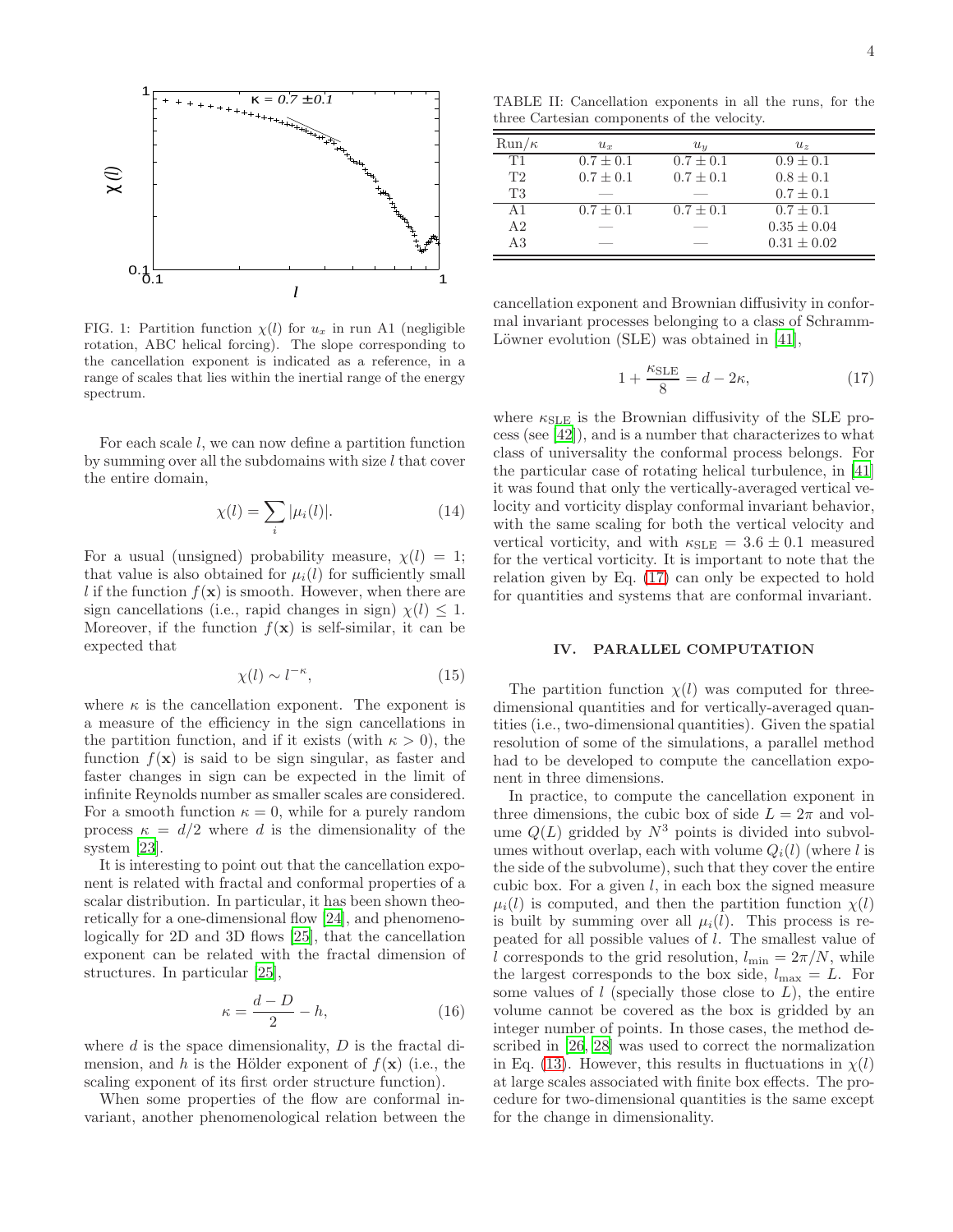<span id="page-4-0"></span>TABLE III: Cancellation exponents in the runs, for the three Cartesian components of the vorticity.

| $Run/\kappa$ | $\omega_x$    | $\omega_{u}$  | $\omega_z$      |
|--------------|---------------|---------------|-----------------|
| T1           | $1.2 \pm 0.1$ | $1.2 + 0.1$   | $0.9 \pm 0.1$   |
| T2           | $1.2 \pm 0.1$ | $1.2 \pm 0.1$ | $0.9 \pm 0.1$   |
| T3           |               |               | $0.60 \pm 0.03$ |
| A $1$        | $0.9 \pm 0.1$ | $1.0 \pm 0.1$ | $1.0 + 0.1$     |
| A2           |               |               | $0.30 \pm 0.07$ |
| A3           |               |               | $0.29 \pm 0.04$ |

The computation of the cancellation exponent is easy to parallelize using the Message Passing Interface (MPI) library. The data was distributed among  $N_p$  processors using the so-called 1D domain decomposition (see, e.g., [\[43\]](#page-8-37)), resulting in blocks of  $N \times N \times (N/N_p)$  points in each processor. For sufficiently small subvolumes,  $\mu_i(l)$  can be computed locally in each processor, and computation of  $\chi(l)$  only requires a collective reduction to sum over all subvolumes in the different processors. For larger subvolumes (with side such that a subvolume spans several blocks of  $N/N_p$  points in the vertical direction), extra communication is needed to compute  $\mu_i(l)$  as the data in each subvolume may be distributed among several processors. A collective reduction is needed to compute  $\mu_i(l)$ for each subvolume, and then another collective reduction is used to compute  $\chi(l)$ .

#### V. RESULTS

## A. Flows with negligible rotation

The runs with negligible rotation (runs T1 and A1) have an isotropic energy spectrum compatible with Kolmogorov scaling (see [\[13,](#page-8-12) [39\]](#page-8-33)). In these runs, the same behavior was observed for the partition function  $\chi(l)$  for the three Cartesian components of the velocity, as well as for the three Cartesian components of the vorticity. As an example, Fig. [1](#page-3-1) shows the partition function for  $u_x$  in run A1. The partition functions for  $u_y$  and  $u_z$  look almost identical, as can be expected as for negligible rotation turbulence should be approximately isotropic. Note that for small values of l the partition function approaches the asymptotical value of 1, which corresponds to a smooth flow as can be expected at the smallest, dissipative scales (the value of 1 is indeed obtained for  $l \approx 0.01$ , the smallest scale available in the simulation, which is not shown in Fig. [1](#page-3-1) to zoom in inertial range scales). At the largest scales, the partition function is affected by the external forcing and by finite box size effects, and displays oscillations. We are interested in the intermediate range of scales that displays approximate power law behavior.

Here and in the following, the cancellation exponent (or the absence of scaling behavior) is determined by looking at a range of scales that satisfies Eq. [\(15\)](#page-3-2), and by asking that the range should lie within (and be suf-



<span id="page-4-1"></span>FIG. 2: Partition function  $\chi(l)$  for  $u_x$  (above) and  $u_z$  (below) in run A2 (with rotation, ABC helical forcing). The slope corresponding to the cancellation exponent is indicated by the solid straight line, in a range of scales that lies within the inertial range of the energy spectrum. Note that for  $u_x$  no clear scaling is visible, and a slope (indicated by the dashed line) is only given as a reference to show the partition function is shallower than for  $u_z$ .

ficiently wide when compared with) the inertial range identified in the energy spectrum of the same simulation. The cancellation exponent for the data in Fig. [1,](#page-3-1) obtained from a fit in this range of scales lying within the energy spectrum inertial range, is  $\kappa = 0.7 \pm 0.1$ . Note that this value is consistent with Eq. [\(16\)](#page-3-3), assuming that  $h \approx 1/3$ (as expected for isotropic and homogeneous turbulence), and that the dimension of the structures in the flow is  $D = 1$  (i.e., vortex filaments).

The same cancellation exponent is obtained for all other components of the velocity field in run A1, and within error bars, also for the components of the veloc-ity in run T1 (see Table [II\)](#page-3-4). However,  $\kappa$  for  $u_z$  in run T1 shows a slightly larger value than for  $u_x$  and  $u_y$ . Although the difference is barely significative to indicate some weak anisotropy, this difference may be related with the fact that  $TG$  forcing only forces directly the  $x$ - and y-components of the velocity, while  $u<sub>z</sub>$  grows as a result of pressure fluctuations. Interestingly, run T2, with a Rossby number  $Ro \approx 0.35$ , still shows cancellation exponents for the velocity similar to those found in runs T1 and A1, indicating that smaller values of Ro are required to observe the effect of the rotation in the velocity field.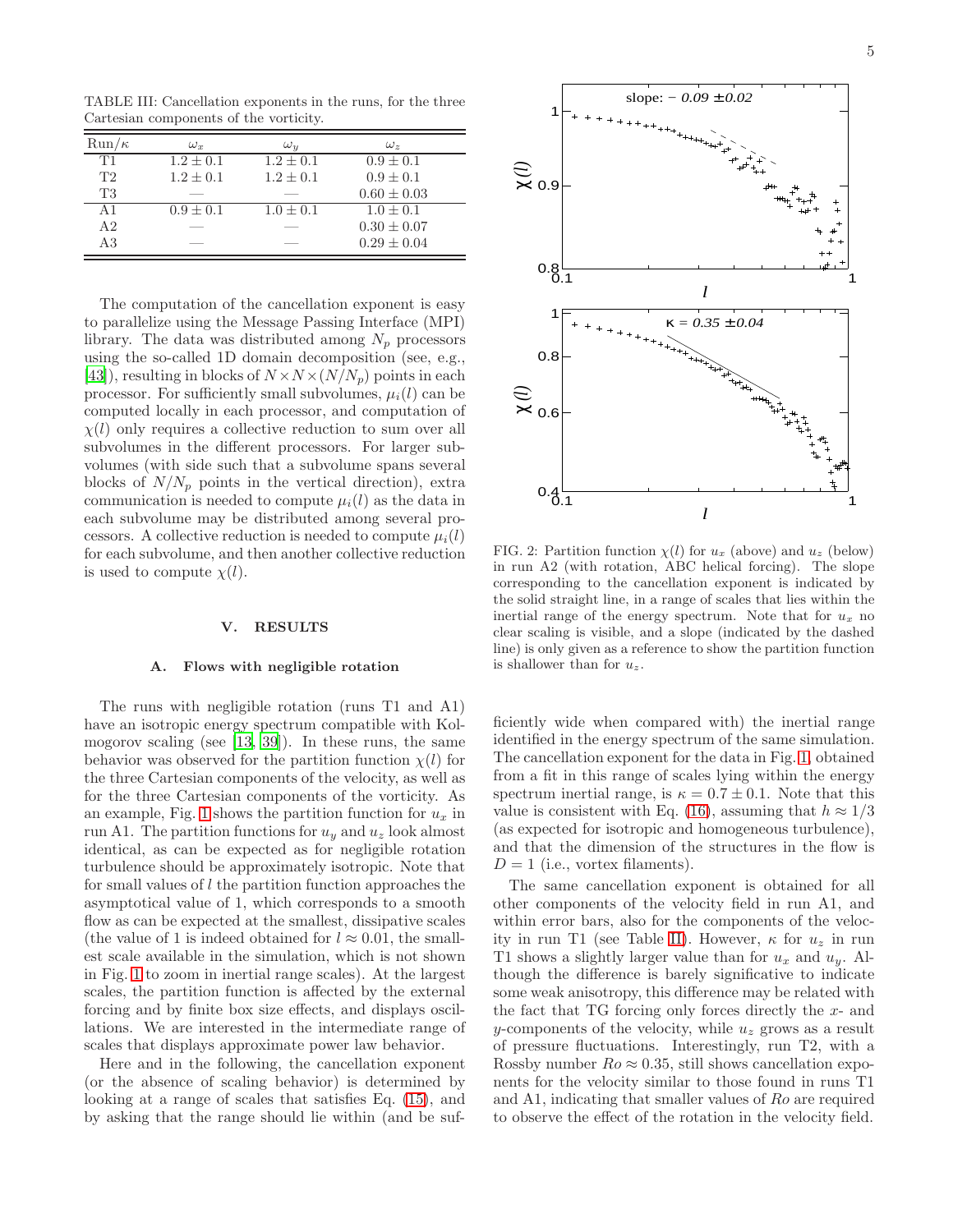

<span id="page-5-0"></span>FIG. 3: Partition function  $\chi(l)$  for  $\omega_x$  (above) and  $\omega_z$  (below) in run T3 (with rotation, TG non-helical forcing). The slope corresponding to the cancellation exponent is indicated as a reference by the solid straight line, in a range of scales that lies within the inertial range of the energy spectrum. Note the shorter range of scales compatible with a power law in  $\omega_x$ (with a slope indicated by the dashed line).

The cancellation exponent can also be computed for the Cartesian components of the vorticity in these runs. Table [III](#page-4-0) lists the values obtained for all the runs. In the runs with negligible rotation (see runs T1 and A1), similar values are still obtained in the three directions, but with larger differences between the values of  $\kappa$  in the vertical and the horizontal components for the simulations that have no net helicity than in the case of the velocity.

Finally, we computed the cancellation exponent for the helicity. As the cancellation exponent for the helicity in isotropic and homogeneous turbulence was studied in detail in [\[28\]](#page-8-25), it suffices to say that the cancellation exponent obtained in these runs was consistent with that found in previous studies, with values  $\kappa \approx 0.8 \pm 0.1$  for both runs, independently of whether the forcing is helical or not. This is consistent with the fact that in isotropic and homogeneous turbulence, helicity suffers a direct cascade with Kolmogorov scaling (see [\[28,](#page-8-25) [37,](#page-8-38) [38\]](#page-8-32)).

Note that with negligible rotation, the injection of helicity (in run A1) does not seem to significantly affect the scaling of  $\kappa$  for any of the quantities studied (i.e., the scaling in the components of the velocity, the vorticity, or in the helicity itself, is similar to that found for run T1).



<span id="page-5-1"></span>FIG. 4: Partition function  $\chi(l)$  for  $\overline{u}_z$  in runs T3 (top), A2 (middle), and A3 (bottom). The slope corresponding to the cancellation exponent is indicated as a reference.

#### B. Rotating flows

We now consider the runs with smaller Rossby numbers. Rotation breaks isotropy and turbulence becomes anisotropic, with energy in spectral space transferred preferentially towards 2D modes, resulting in a quasibidimensionalization of the flow [\[3\]](#page-8-2). The energy spectrum in the inertial range becomes steeper than in the isotropic and homogeneous case, as the result of the presence of waves which slow down the direct energy cascade [\[5,](#page-8-4) [6](#page-8-5)]. Figure [2](#page-4-1) shows the partition function  $\chi(l)$  in run A2 (with helical forcing) for the velocity components  $u_x$ and  $u_z$  (the behavior of  $\chi(l)$  for  $u_y$  is similar to that for  $u_x$ ). While the partition function shows a clear range of scales with power law scaling for  $u_z$ ,  $\chi(l)$  is shallower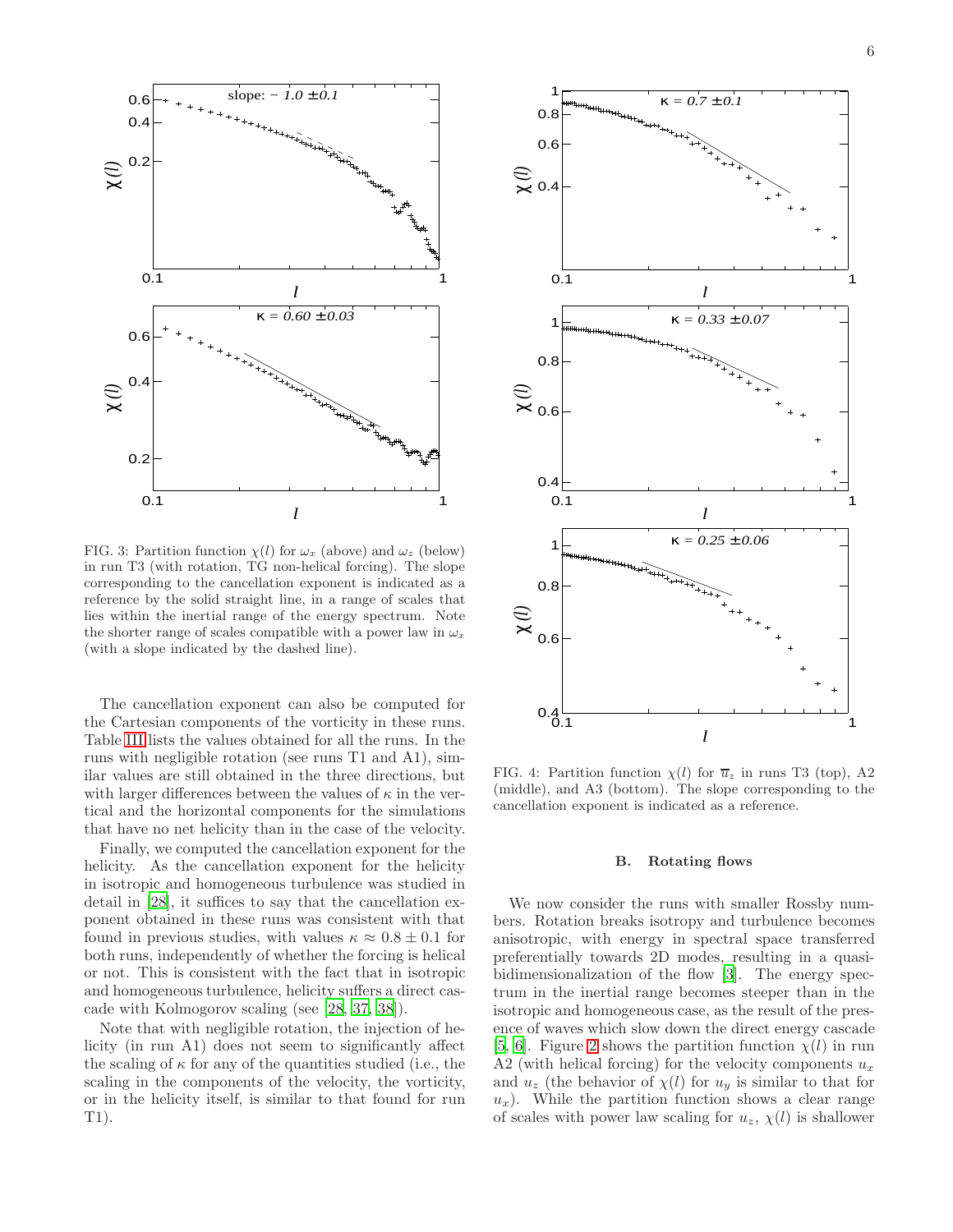for  $u_x$  and shows large fluctuations, with almost no discernible inertial range. The cancellation exponent for  $u<sub>z</sub>$ in run A2 is  $\kappa = 0.35 \pm 0.04$ , much smaller than in run A1 with negligible rotation (see Table [II\)](#page-3-4). A similar result was obtained in run A3, at much larger resolution (see Table [II\)](#page-3-4). In Table [II](#page-3-4) we don't list values of  $\kappa$  for  $u_x$  and  $u_y$  for runs in which no clear scaling can be observed in  $\chi(l)$ . However, if a power law fit is in any case attempted from the data in Fig. [2](#page-4-1) for  $u_x$  in a range of scales corresponding to the inertial range, a slope  $-0.09 \pm 0.02$  is obtained for a narrow range.

In run A2, the range of scales compatible with  $\chi$ (l) ∼  $l^{-0.35}$  for  $u_z$  indicates changes in sign in the vertical component of the velocity become more rapid as smaller scales are considered. In other words, the value of  $\kappa$  is an indication that the vertical velocity in a rotating flow can be sign singular in the limit of infinite Reynolds number. On the other hand, the horizontal components of the velocity result in a much shallower distribution function, with slope closer to zero, an indication that these components are smoother and not sign singular.

Similar results are obtained for the runs with nonhelical forcing. In run T3,  $\chi(l)$  displays no scaling law for  $u_x$  and  $u_y$ , while it shows a clear power law when computed for  $u_z$  (see Table [II\)](#page-3-4). For  $u_z$ , the cancellation exponent resulted  $\kappa = 0.7 \pm 0.1$ , again showing that the vertical velocity in rotating flows is rough, with fast fluctuations, and may be sign singular in the limit of infinite Reynolds number. However, note that unlike the case of negligible rotation, the runs with and without helicity show different scaling laws for  $u<sub>z</sub>$  (compare  $\kappa = 0.35 \pm 0.04$  in run A2 with  $\kappa = 0.7 \pm 0.1$  in run T2). This difference can be understood as helical and non-helical rotating flows are known to follow different scaling laws (i.e., they have different Hölder exponents, see [\[11](#page-8-10)]), and as passive scalars advected by those flows also have different scaling as a result [\[44](#page-8-39)].

The cancellation exponent for the Cartesian components of the vorticity shows a similar behavior. In all runs with small enough Rossby number, the partition function  $\chi(l)$  is shallower for  $\omega_x$  and  $\omega_y$ , and steeper for  $\omega_z$ . As for the velocity, a clear range with power law behavior can be identified for  $\omega_z$ , while for  $\omega_x$  and  $\omega_y$  the range of scales compatible with a power law in the partition function is either significantly narrower than the inertial range, or inexistent. As an example, Fig. [3](#page-5-0) shows the partition functions for  $\omega_x$  and  $\omega_z$  in run T3. The resulting cancellation exponent is indicated for  $\omega_z$ , while for  $\omega_x$  a slope for scales in the inertial range is only given as a reference. Table [III](#page-4-0) lists the values of  $\kappa$  obtained in all the runs.

From the values in Tables [II](#page-3-4) and [III,](#page-4-0) an estimation of the fractal dimension of structures can be obtained from Eq. [\(16\)](#page-3-3). As an example, for run T3, and using the value of h obtained from numerical simulations of non-helical rotating turbulence  $(h \approx 1/2, \text{ see } [12, 13]),$  $(h \approx 1/2, \text{ see } [12, 13]),$  $(h \approx 1/2, \text{ see } [12, 13]),$  $(h \approx 1/2, \text{ see } [12, 13]),$ the fractal dimension obtained is  $D = 0.6 \pm 0.2$  for  $u_z$ and  $D = 0.8 \pm 0.2$  for  $\omega_z$ . Similar values are obtained for



<span id="page-6-0"></span>FIG. 5: Partition function  $\chi(l)$  for h and  $\overline{h}$ . From top to bottom, partition function for: h in run T3,  $\overline{h}$  in run T3, h in run A2, and  $\overline{h}$  in run A2. The slope corresponding to the cancellation exponent is indicated as a reference.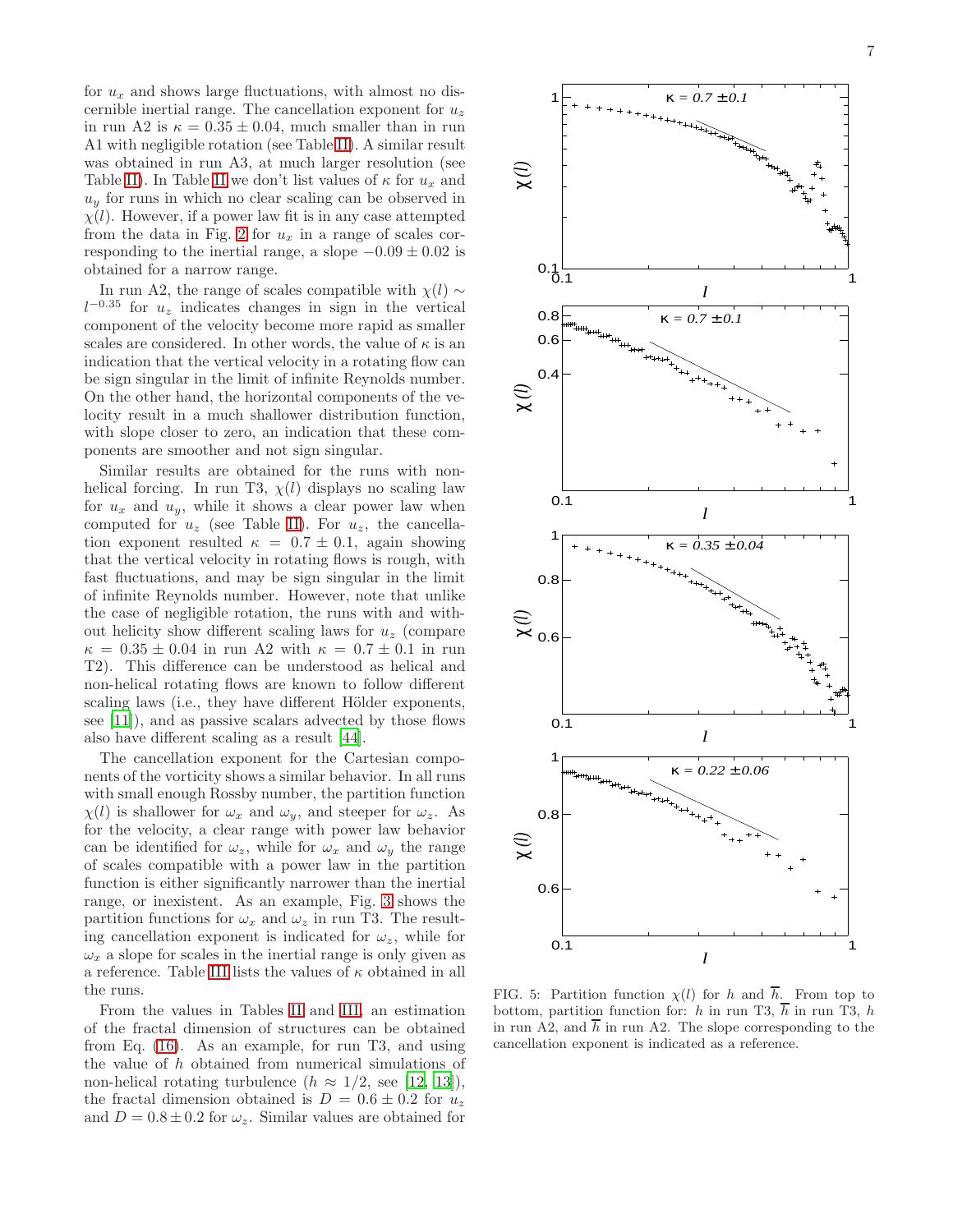runs A2 and A3. The values, close to one, are compatible with column-shaped structures, as are often observed in rotating flows.

Leaving aside the fractal dimension, several things are worth pointing out from the values of the cancellation exponent obtained. As in the case of the vertical velocity, the vertical vorticity shows signs of being sign singular in the limit of infinite Reynolds number. Moreover,  $u<sub>z</sub>$  and  $\omega_z$  have (within error bars) the same cancellation exponent in the runs with helical forcing, as well as in the runs with non-helical forcing (although the actual value of  $\kappa$ depends on whether the forcing is helical or not, as discussed above). This is consistent with the prediction that to the lowest order in an expansion with the Rossby number as small parameter, the vertical components of the velocity and vorticity satisfy the same equation, namely that of a passive scalar in two-dimensions (see Eqs. [8](#page-2-1) and [9\)](#page-2-2).

However, strictly speaking Eqs. [\(8\)](#page-2-1) and [\(9\)](#page-2-2) apply to the vertically averaged fields  $\overline{u}_z$  and  $\overline{\omega}_z$ . Figure [4](#page-5-1) shows the partition functions and cancellation exponents  $\kappa$  obtained for  $\overline{u}_z$  in runs T3, A2, and A3. The cancellation exponents for  $\overline{\omega}_z$  are  $\kappa = 0.31 \pm 0.04$  in run T3, and  $\kappa = 0.30 \pm 0.07$  in run A2 (with a similar value in run A3). Except for the vertical vorticity in run T3 (for reasons that may be related with properties of the TG forcing as explained above), the cancellation exponents for the 3D quantities and for the vertically averaged quantities give similar values.

In the helical rotating case,  $\kappa \approx 0.3$  for both  $\overline{u}_z$ and  $\overline{\omega}_z$ . As mentioned in the introduction, isocontours of these quantities are known to correspond to conformal invariant SLE behavior with associated diffusivity  $\kappa_{\text{SLE}} = 3.6 \pm 0.1$ . SLE behavior has been found in the past for quantities that are advected as active scalars by a self-similar flow [\[45](#page-8-40)] (note that although Eqs. [8](#page-2-1) and [9](#page-2-2) indicate the quantities behave as passive scalars, at finite Rossby numbers these quantities affect the flow evolution). As the vertically averaged quantities are defined in a space of dimensionality  $d = 2$ , from Eq. [\(17\)](#page-3-0) it follows that for  $\kappa \approx 0.3$  then  $\kappa_{\text{SLE}} \approx 3.2$ , close to the value obtained independently from an analysis of conformal invariance using the same dataset [\[41\]](#page-8-35). As a result, these independent measurements of the cancellation exponent confirm the validity of the relation between  $\kappa$  and  $\kappa_{\text{SLE}}$ obtained in [\[41](#page-8-35)] for SLE systems.

Finally, we also computed the cancellation exponent for the helicity in the runs with non-negligible rotation. As in isotropic and homogeneous flows, the helicity is an invariant in the absence of dissipation. As a result, in the viscous case it suffers a direct cascade, and this results in a power law in its inertial range spectrum [\[39\]](#page-8-33). The analysis of the helicity was done for the 3D quantity as well as for the vertically-averaged quantity, and the results are shown in Fig. [5.](#page-6-0) The partition functions show clear scaling laws, with a smaller cancellation exponent in the runs with helical forcing than in the runs with non-helical forcing. This in in agreement with previous studies that

showed that the scaling laws in rotating turbulent flows are affected by the presence of helicity (see [\[39](#page-8-33)]).

### VI. CONCLUSIONS

We computed the cancellation exponent for several quantities in direct numerical simulations of rotating turbulent flows with different forcing functions. The exponent allowed us to study the statistics of fast fluctuations and sign cancellations in quantities of interest at different scales. The flows were forced with two different forcing mechanisms: an Arn'old-Beltrami-Childress (ABC) maximally helical forcing, and a Taylor-Green (TG) nonhelical forcing. The simulations analyzed had spatial resolutions ranging from  $512^3$  to  $1536^3$  grid points, Reynolds numbers between  $\approx 1100$  and  $\approx 5100$ , and Rossby numbers between  $\approx 0.06$  and  $\approx 8$ .

The cancellation exponent was computed for the Cartesian components of the velocity field and of the vorticity, for the helicity, and for vertically-averaged quantities. In the runs with negligible rotation, the cancellation exponent is the same in the three directions for the velocity and the vorticity, as expected from the isotropy of the flow. The exponents obtained are also consistent with scaling laws expected for isotropic and homogeneous turbulence. Finally, the cancellation exponent found for the helicity is consistent with previous studies and with Kolmogorov scaling.

In the runs with rotation, there is a large difference between the behavior of the  $x$ - and  $y$ -components of the velocity and vorticity fields, and the z-components. While the horizontal components have a shallower partition function (specially for the velocity, for which the partition function is almost flat), the vertical components show clear scaling laws and the behavior is compatible with a rough field that develops faster fluctuations and faster changes in sign at smaller scales (i.e., the behavior is compatible with sign singularity in the limit of infinite Reynolds number). Considering the symmetries of rotating turbulence, the analysis was extended also to vertically averaged quantities, confirming the results. The values found are consistent with the scaling laws known to be followed by the energy spectrum in rotating turbulence.

Moreover, the values of the cancellation exponent found for the vertical components of the fields in the case of rotating helical turbulence are in agreement with what can be expected from previous results that found that these quantities display SLE behavior. The values of the cancellation exponent found in this study confirm a phenomenological relation for conformal invariant systems between the cancellation exponent and the diffusivity of the Brownian process in the equivalent SLE system derived in [\[41](#page-8-35)].

The facts that  $u_z$  and  $\omega_z$  show similar scaling laws, and that the values found for the cancellation exponents in the helical case satisfy the phenomenological relation